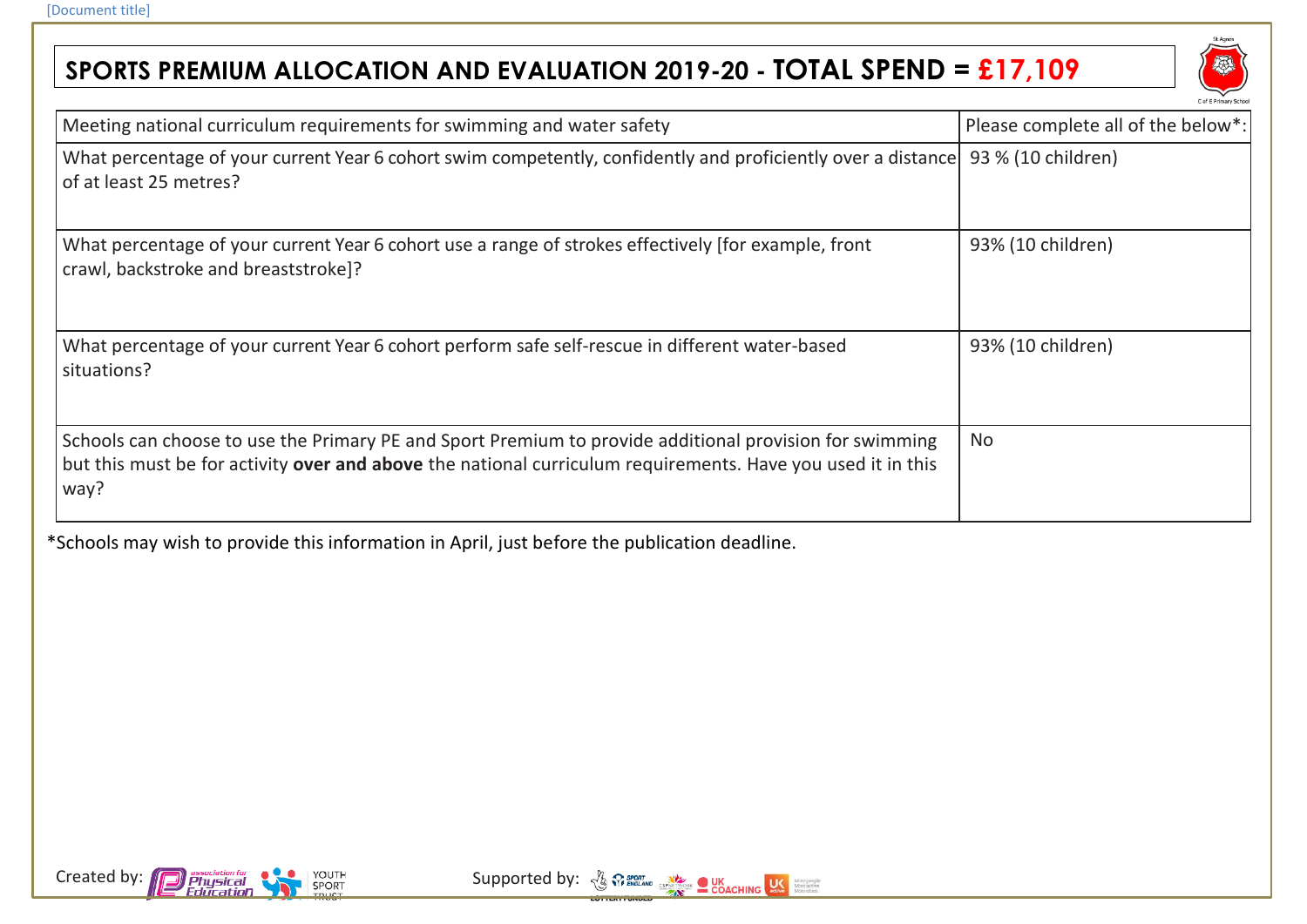[Document title]

| <b>Action Plan and Budget Tracking</b><br>Capture your intended annual spend against the 5 key indicators. Clarify the success criteria and<br>evidence of impact that you intend to measure to evaluate for students today and for the future.                                                                          |                                                                                                                                                                                                                                                                                                   |                                                                                                                                                                                                                                                                                                                                |                                                                                                                                                                                                                                               |                                                                                                                                                                                                                                         |
|--------------------------------------------------------------------------------------------------------------------------------------------------------------------------------------------------------------------------------------------------------------------------------------------------------------------------|---------------------------------------------------------------------------------------------------------------------------------------------------------------------------------------------------------------------------------------------------------------------------------------------------|--------------------------------------------------------------------------------------------------------------------------------------------------------------------------------------------------------------------------------------------------------------------------------------------------------------------------------|-----------------------------------------------------------------------------------------------------------------------------------------------------------------------------------------------------------------------------------------------|-----------------------------------------------------------------------------------------------------------------------------------------------------------------------------------------------------------------------------------------|
| Academic Year: 2019/20                                                                                                                                                                                                                                                                                                   | Total fund allocated: £16,920                                                                                                                                                                                                                                                                     | Date Updated: April 2019                                                                                                                                                                                                                                                                                                       |                                                                                                                                                                                                                                               |                                                                                                                                                                                                                                         |
| Key indicator 1: The engagement of all pupils in regular physical activity - Chief Medical Officer guidelines recommend that<br>primary school children undertake at least 30 minutes of physical activity a day in school                                                                                               |                                                                                                                                                                                                                                                                                                   |                                                                                                                                                                                                                                                                                                                                |                                                                                                                                                                                                                                               | Percentage of total allocation:<br>100%                                                                                                                                                                                                 |
| School focus with clarity on<br>intended impact on pupils:                                                                                                                                                                                                                                                               | Actions to achieve:                                                                                                                                                                                                                                                                               | Funding<br>allocated:                                                                                                                                                                                                                                                                                                          | Evidence and impact:                                                                                                                                                                                                                          | Sustainability and suggested<br>next steps:                                                                                                                                                                                             |
| 100 Rec – Yr 6 children active during<br>outdoor learning lessons. Children to are employed (for the academic year<br>be developing skills in RESPECT<br>(Resilience, excellence, self aware,<br>passion, empathy, communication and throughout the day for many of our<br>teamwork). Through outdoor learning . pupils. | The two TAs $(AR/ZG - 18$ hours<br>$[2019-20)$ to ensure that more<br>physical activities are offered<br>This is additional to the statutory PE<br>lessons – the two TAs offer further<br>engagement in regular physical<br>activity for smaller group work<br>throughout the afternoon sessions. | 18 hours x 38<br>$= 684$ hours<br>$=$ £7866                                                                                                                                                                                                                                                                                    | 100 Rec-Y6 children engaging in<br>regular Commando Joe missions<br><b>E11.50</b> per hour $\vdash$ active & fun! Positive impacts<br>to be measured via assessment<br>system $-$ baseline to end of<br>programme. Impact data April<br>2020. | Resources for Commando Joe<br>missions purchased. (See KI3)<br>Sustainability is high if we can<br>manage to keep the HR<br>resource ie TAs to plan, deliver<br>and assess the programme and<br>its positive impact on our<br>children. |
| $100$ Rec – Yr 6 – children active<br>during lunchtime. Children to develop children to implement daily young<br>physical wellbeing and RESPECT. Yr leaders programme.<br>5 initiative to develop leadership<br>skills.                                                                                                  | One TA (MM) to work with Yr 5<br>MM to plan activities with Yr 5<br>children.<br>Year 5 children to be trained by<br>MM/Freddie Fit.<br>Year 5 peer mentoring training                                                                                                                            | 5 hours per<br>week $- x 38 =$<br>190<br>$£11.50$ per hour half termly.<br>$=$ £2185<br>DLP - £250<br>Freddie Fit<br>training - $£300$                                                                                                                                                                                         | Young leaders file $-$ all children<br>engaging in weekly activities led<br>by Yr 5 children and evaluated                                                                                                                                    | Ongoing programme $- Yr 5$ to<br>train next cohort of Yr 5<br>children with MM to continue<br>to develop leadership skills and<br>engagement in physical<br>activities.                                                                 |
| $ 100 \text{ Rec} - \text{Yr } 6 - \text{Daily mile} - \text{general}$ One Midday to lead Daily Mile<br>fitness, understand of physical<br>exercise and wellbeing<br><del>created by:</del><br>l Physical<br>Education<br>SPORT                                                                                          | initiative. Encourage all children to<br>join a minimum of once a week.<br><del>Supported by:</del>                                                                                                                                                                                               | 20 mins per day<br>$=$ 1 hour 40 per<br>week $x 38 = 63$<br>hours = $£570$<br>per year<br><b>THE STATEMENT OF SPIER WORK COACHING LAW SERVICE DESCRIPTION OF A SERVICE DESCRIPTION OF A SERVICE DESCRIPTION OF A SERVICE DESCRIPTION OF A SERVICE DESCRIPTION OF A SERVICE DESCRIPTION OF A SERVICE DESCRIPTION OF A SERVI</b> | Daily mile – loyalty card,<br>wristbands for 1/2 marathon,<br>marathon and ultra marathon (100<br>miles).                                                                                                                                     | Easily sustainable through<br>Midday role.                                                                                                                                                                                              |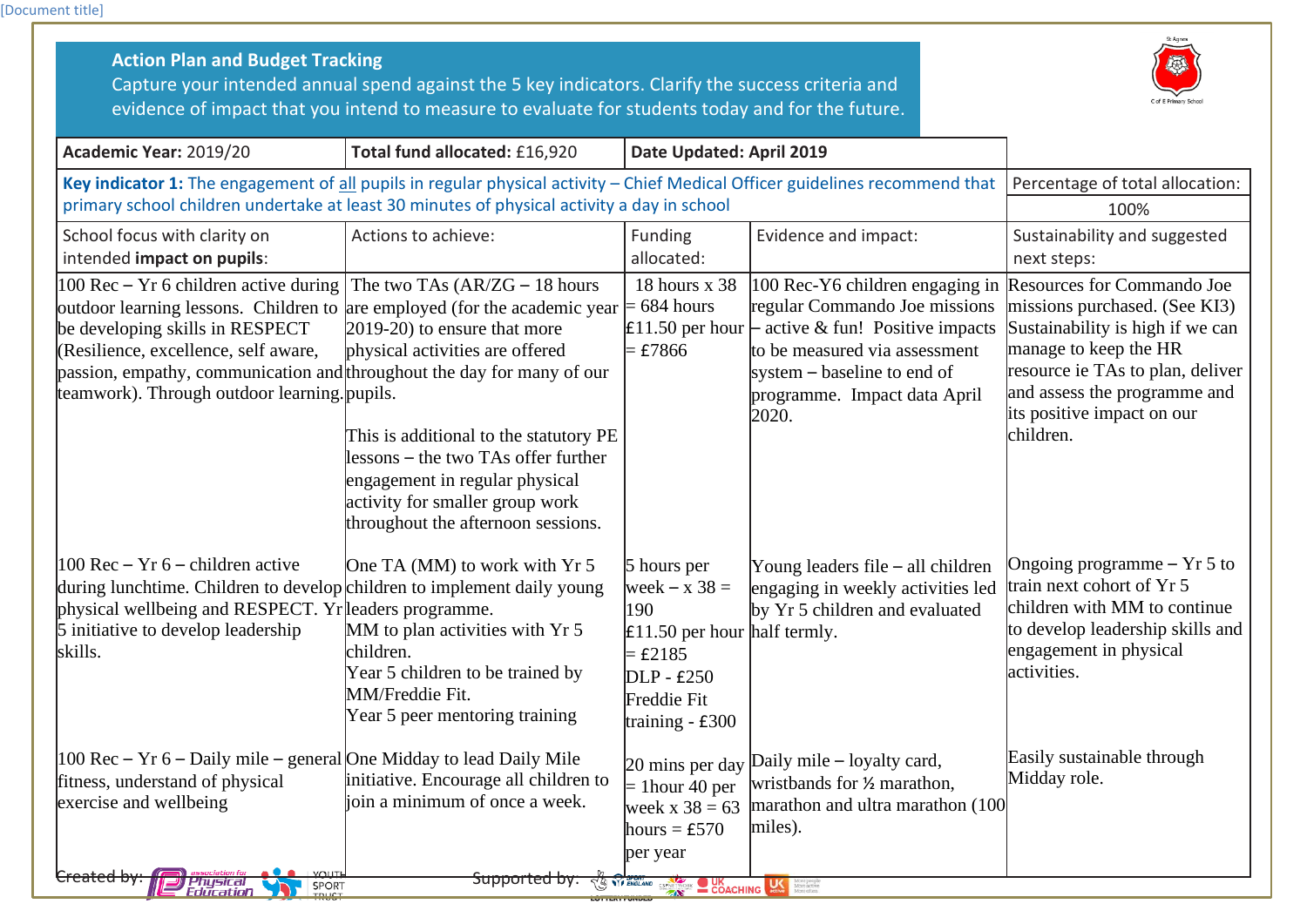

| Key indicator 2: The profile of PE and sport being raised across the school as a tool for whole school improvement                                                                        |                                                                                                                                                                                           |                              |                                                                                                                                                                                              | Percentage of total allocation:                                                                                                                              |
|-------------------------------------------------------------------------------------------------------------------------------------------------------------------------------------------|-------------------------------------------------------------------------------------------------------------------------------------------------------------------------------------------|------------------------------|----------------------------------------------------------------------------------------------------------------------------------------------------------------------------------------------|--------------------------------------------------------------------------------------------------------------------------------------------------------------|
|                                                                                                                                                                                           |                                                                                                                                                                                           |                              |                                                                                                                                                                                              | ℅                                                                                                                                                            |
| School focus with clarity on<br>intended impact on pupils:                                                                                                                                | Actions to achieve:                                                                                                                                                                       | <b>Funding</b><br>allocated: | Evidence and impact:                                                                                                                                                                         | Sustainability and suggested<br>next steps:                                                                                                                  |
| Celebration assembly every week<br>(Thursdays) to ensure that the whole<br>school is aware of the importance of<br>PE and sport and to encourage all<br>pupils to aspire and be involved. | Achievements celebrated in<br>assembly, match results etc. Out of<br>school and After school sport<br>celebrated eg gymanastics, karate,<br>rugby, football, dancing, daily mile<br>letc. | Nil                          | All pupils have in the school year $\overline{N}$ cost to school – general<br>to taken part in assemblies.<br>Parents attend assemblies and<br>welcomed to feel part of the<br>celebrations. | timetabled assembly.                                                                                                                                         |
| Notice Board in main entrance<br>hallway updated regularly for all<br>visitors and children to increase the<br>profile and celebrate our involvement<br>in sporting activities.           | TA (EP and Yr 6 prefects) keeping<br>the notice board current and updated.                                                                                                                | Nil                          | The notice boards are full of<br>information about<br>matches/clubs/results and pupils<br>are keen to get involved.                                                                          | No cost to school as the notice<br>board has already been<br>purchased. Time needed by TA<br>to update but this in in his<br>personal timetable to complete. |

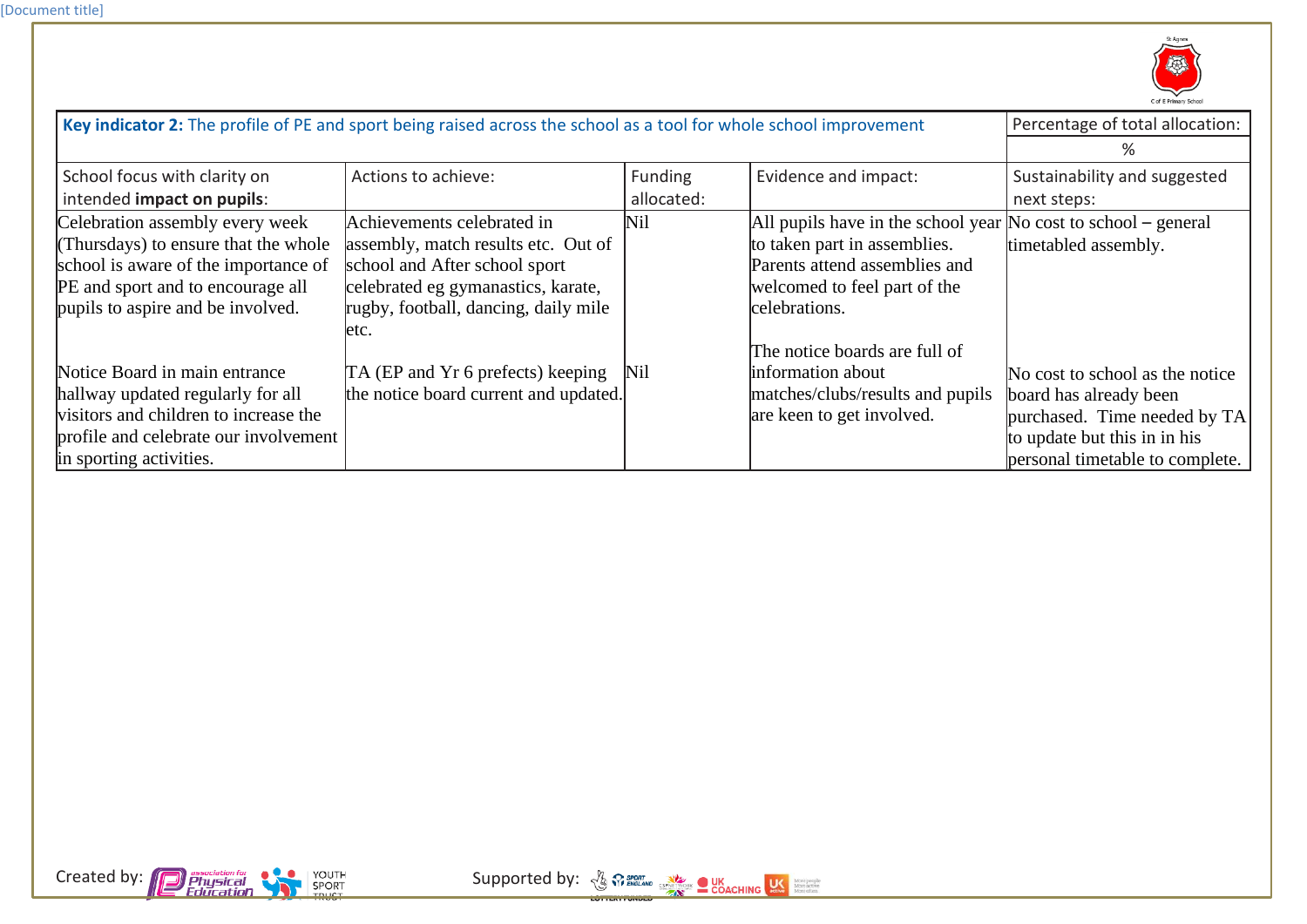

| Key indicator 3: Increased confidence, knowledge and skills of all staff in teaching PE and sport                                                                                                                                                          |                                                                                                                                                                                                                 |                                                                                                          | Percentage of total allocation:                                                                                                                                                                                                                                                                                                     |                                                                                                                                    |
|------------------------------------------------------------------------------------------------------------------------------------------------------------------------------------------------------------------------------------------------------------|-----------------------------------------------------------------------------------------------------------------------------------------------------------------------------------------------------------------|----------------------------------------------------------------------------------------------------------|-------------------------------------------------------------------------------------------------------------------------------------------------------------------------------------------------------------------------------------------------------------------------------------------------------------------------------------|------------------------------------------------------------------------------------------------------------------------------------|
|                                                                                                                                                                                                                                                            |                                                                                                                                                                                                                 |                                                                                                          |                                                                                                                                                                                                                                                                                                                                     | %                                                                                                                                  |
| School focus with clarity on intended<br>impact on pupils:                                                                                                                                                                                                 | Actions to achieve:                                                                                                                                                                                             | Funding<br>allocated:                                                                                    | Evidence and impact:                                                                                                                                                                                                                                                                                                                | Sustainability and suggested<br>next steps:                                                                                        |
| In order to improve progress and<br>achievement of all pupils, the focus is<br>on upskilling the two TA staff to plan, at the end of financial year (April<br>deliver and assess/evaluate the<br>Commando Joe missions/programmes time.<br>of study (POS). | Baseline measures have been taken $\text{\pounds}2500$ – initial<br>and these will then be re-assessed<br>2020) to demonstrate progress over                                                                    | training and<br>resources                                                                                | Improved subject knowledge for<br>TAs. Increased confidence to take missions purchased.<br>on a more active role in planning,<br>delivering and assessing the<br>Commando Joe missions. Focused resource ie TAs to plan, deliver<br>assessment strategies to really pin- and assess the programme and<br>point individual progress. | Resources for Commando Joe<br>Sustainability is high if we can<br>manage to keep the HR<br>its positive impact on our<br>children. |
| Additional to the above, one of the<br>TAs is also ensuring that other staff at<br>school take on additional, extra-<br>curricular sport activities to improve<br>their own confidence, knowledge and<br>skills.                                           | To identify key staff members that<br>need to upskill themselves and<br>improve their confidence to<br>organize extra-curricular activities<br>eg running club, rounders, netball,<br>football, dance club etc. | $Nil$ - voluntary<br>contributions<br>(hours) from<br>$statf - school$<br>expectations on<br>employment. | More extra-curricular clubs on<br>offer for our children. More<br>variety and different staff<br>leading/organising and<br>participating.                                                                                                                                                                                           | Sustainable as there is an<br>expectation within our school.                                                                       |
| Maths of the day training $-$ All<br>children to engage in week physical<br>maths activities.                                                                                                                                                              | All staff to be trained to use this<br>resources                                                                                                                                                                | training - £161<br>$MOD - £200$                                                                          | 7 TA's x 2 hours Improve maths and physical,<br>enjoyment and appreciation of<br>outdoor learning. (TT evidence)                                                                                                                                                                                                                    | Sustainability is high if we can<br>manage to keep HR resource.                                                                    |
| Created by:<br><b>YOUTH</b><br>association for<br>Physical<br>Education<br>Supported by: $\sqrt[3]{x}$ $\frac{1}{\sqrt[3]{x}}$ $\frac{1}{\sqrt[3]{x}}$ COACHING $\frac{1}{\sqrt[3]{x}}$ $\frac{1}{\sqrt[3]{x}}$<br>SPORT                                   |                                                                                                                                                                                                                 |                                                                                                          |                                                                                                                                                                                                                                                                                                                                     |                                                                                                                                    |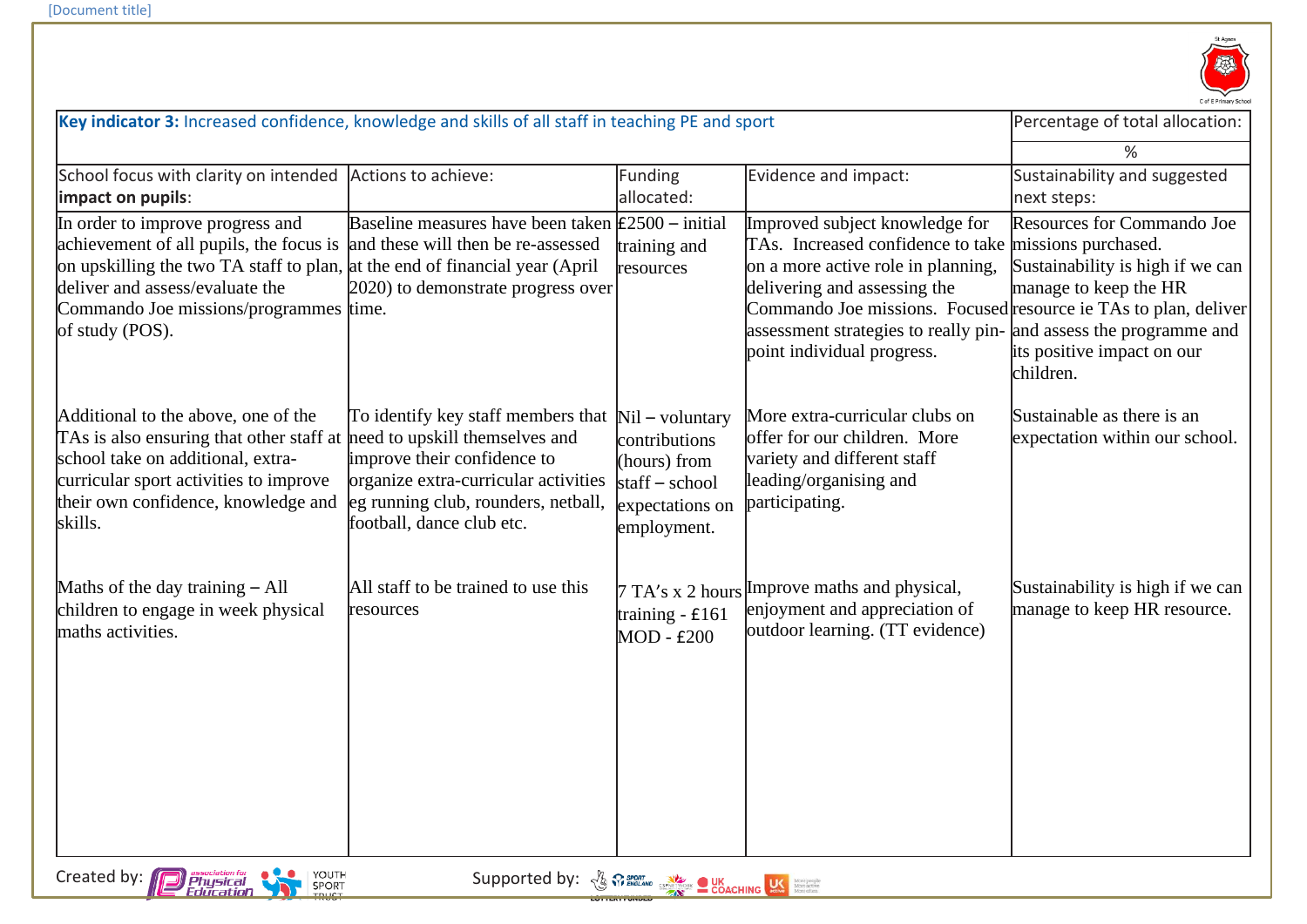

| Key indicator 4: Broader experience of a range of sports and activities offered to all pupils                                                                                                                                  |                                                                           |                           | Percentage of total allocation:                                   |                                                               |
|--------------------------------------------------------------------------------------------------------------------------------------------------------------------------------------------------------------------------------|---------------------------------------------------------------------------|---------------------------|-------------------------------------------------------------------|---------------------------------------------------------------|
|                                                                                                                                                                                                                                |                                                                           |                           | %                                                                 |                                                               |
| School focus with clarity on intended                                                                                                                                                                                          | Actions to achieve:                                                       | Funding                   | Evidence and impact:                                              | Sustainability and suggested                                  |
| impact on pupils:                                                                                                                                                                                                              |                                                                           | allocated:                |                                                                   | next steps:                                                   |
| To increase the profile of PE and                                                                                                                                                                                              | SB to plan, organise and book in 3 $\text{\pounds}1,500$                  |                           | All children active and having fun. If SP funding continues, then |                                                               |
| sport in school, there are three pre-                                                                                                                                                                                          | 'different' activities, one per term.                                     |                           | Questionnaire results and analysis this awe and wonder initiative |                                                               |
| planned whole school taster days -<br>one per term. These are not                                                                                                                                                              | Timetabled to ensure smooth-                                              | $£500$ per term           | to ascertain what our children have can continue. The alternative |                                                               |
| traditional activities - more awe and                                                                                                                                                                                          | running so that all children from                                         |                           | enjoyed, gained and learned from is to use funds out of our       |                                                               |
| wonder. The focus is to capture the                                                                                                                                                                                            | Reception to Y6 are actively                                              |                           | these unique experiences.                                         | STARS account.                                                |
| enthusiasm and interest of children                                                                                                                                                                                            | engaged.                                                                  |                           | NOT COMPLETED IN                                                  |                                                               |
| who do not routinely enjoy or are                                                                                                                                                                                              |                                                                           |                           | <b>SUMMER TERM DUE TO</b>                                         |                                                               |
| interested in PE or traditional sports<br>participation. Eg scooter day with                                                                                                                                                   |                                                                           |                           | COVID <sub>19</sub>                                               |                                                               |
| obstacle course/skill training; karate                                                                                                                                                                                         |                                                                           |                           |                                                                   |                                                               |
| and cup stacking.                                                                                                                                                                                                              |                                                                           |                           |                                                                   |                                                               |
| Key indicator 5: Increased participation in competitive sport                                                                                                                                                                  |                                                                           |                           |                                                                   | Percentage of total allocation:                               |
|                                                                                                                                                                                                                                | %                                                                         |                           |                                                                   |                                                               |
| School focus with clarity on intended                                                                                                                                                                                          | Actions to achieve:                                                       | Funding                   | Evidence and impact:                                              | Sustainability and suggested                                  |
| impact on pupils:                                                                                                                                                                                                              |                                                                           | allocated:                |                                                                   | next steps:                                                   |
| Additional achievements:                                                                                                                                                                                                       | Saddleworth 3G pitch available                                            | E1,140                    | Number of children attending the                                  | Sustainable as long as the                                    |
| Autumn Term - football Y5-Y6 and                                                                                                                                                                                               | weekly after school (4pm-5pm) to                                          | $£30 \times 38$ wks       | different termly activities – see                                 | resource (3G pitch) can be                                    |
| includes inter matches against our<br>other DLP schools.                                                                                                                                                                       | provide fun, sporting activities for                                      |                           | registers.                                                        | afforded.                                                     |
|                                                                                                                                                                                                                                | pupils in all classes (see timetable<br>- LTP). Different activities will |                           |                                                                   |                                                               |
| Spring Term - team games Y1-Y6                                                                                                                                                                                                 | take place each term offered by                                           | One Teacher<br>voluntary. | Plus number of children attending<br>from our DLP schools -       | Staffing is again an expectation<br>and their 'time' is given |
| includes participation from our other                                                                                                                                                                                          | school staff.                                                             |                           | One TA 1 hour x community/partnership.                            | voluntarily and freely.                                       |
| DLP schools.                                                                                                                                                                                                                   |                                                                           | $38 = \text{\pounds}437.$ |                                                                   |                                                               |
| Summer Term - rounders Y4-Y6                                                                                                                                                                                                   | As this is an all-weather pitch, the                                      |                           | Children having fun whilst                                        |                                                               |
| includes inter matches against our                                                                                                                                                                                             | activities arranged by staff will                                         |                           | learning and practicing new skills.                               |                                                               |
| other DLP schools.                                                                                                                                                                                                             | always take place for continuity                                          |                           | Making new friends with their                                     |                                                               |
|                                                                                                                                                                                                                                | and commitment.                                                           |                           | peers from our DLP schools.                                       |                                                               |
|                                                                                                                                                                                                                                |                                                                           |                           | NOT COMPLETED IN                                                  |                                                               |
|                                                                                                                                                                                                                                |                                                                           |                           | <b>SUMMER TERM DUE TO</b><br><b>COVID 19</b>                      |                                                               |
| Created by:<br>NOUTH<br>SPORT<br><b>Physical</b><br>Education                                                                                                                                                                  |                                                                           |                           |                                                                   |                                                               |
| Supported by: 4 M SHE DES LOACHING US TO BE A COACHING US TO BE A COACHING US TO BE A COACHING US TO BE A CONTROL US TO BE A CONTROL US OF THE A CONTROL US OF THE A CONTROL US OF THE A CONTROL US OF THE A CONTROL US OF THE |                                                                           |                           |                                                                   |                                                               |